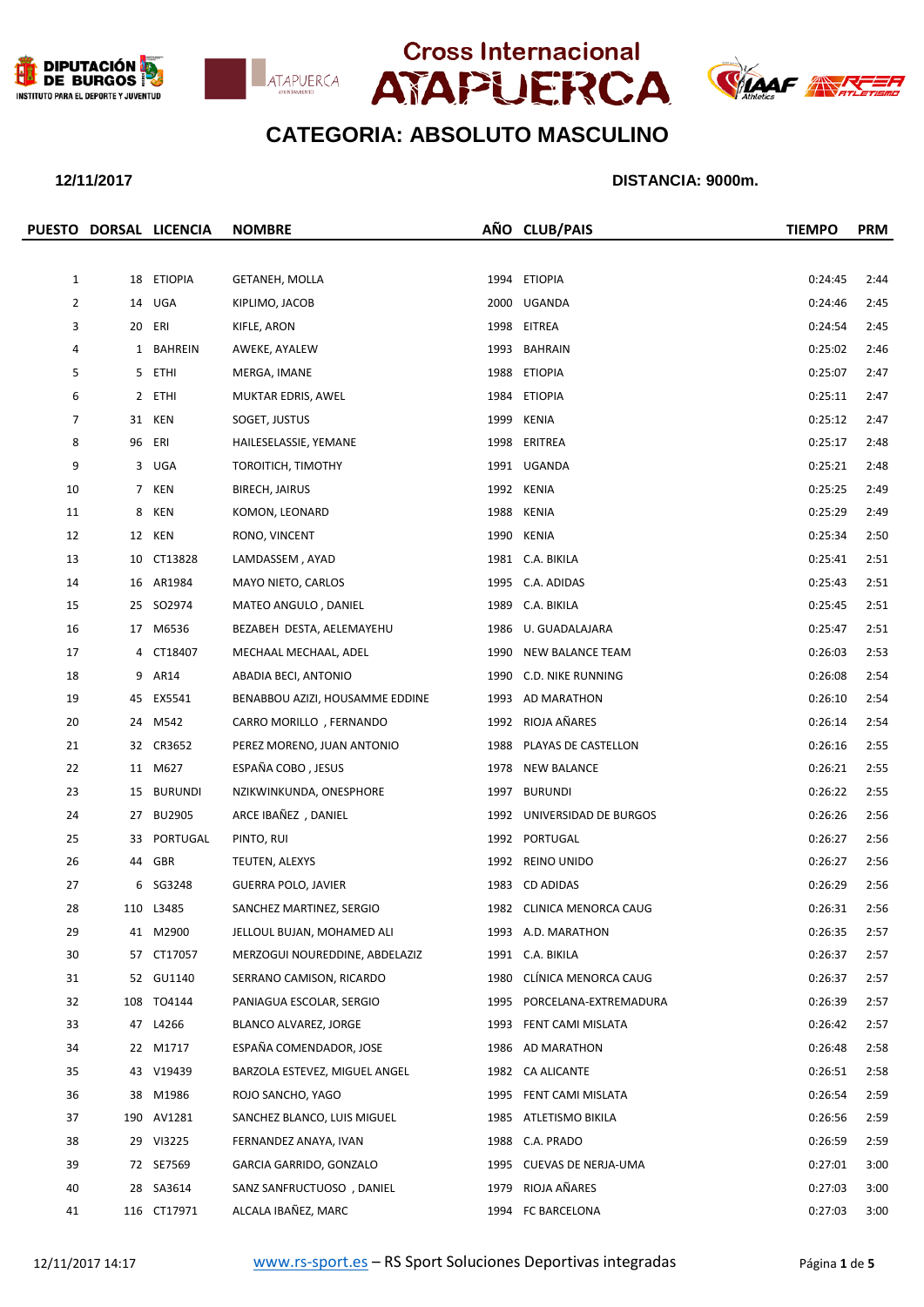







| 42 |     | 58 VA8754      | HASSAOUS GARCIA, NASSIM          | 1994      | C.A. NUMANTINO                    | 0:27:04 | 3:00 |
|----|-----|----------------|----------------------------------|-----------|-----------------------------------|---------|------|
| 43 |     | 109 AV1323     | SANCHEZ PINILLA, ALBERTO         |           | 1988 AÑARES RIOJA                 | 0:27:04 | 3:00 |
| 44 |     | 173 07181      | FERNANDEZ GINZO, DAVID           |           | 1981 CD HORIZONTE GIJON           | 0:27:05 | 3:00 |
| 45 |     | 55 SO3214      | MARTINEZ GARCIA, DAVID           |           | 1983 RIOJA AÑARES                 | 0:27:06 | 3:00 |
| 46 |     | 62 SE5130      | PALACIO MARTIN, DAVID            |           | 1988 FENT CAMI MISLATA            | 0:27:09 | 3:00 |
| 47 |     | 111 CR4054     | QUIÑONES MORALES, ISMAEL         |           | 1994 CARNICAS SERRANO             | 0:27:11 | 3:01 |
| 48 |     | 73 NA13842     | NAGORE ARIZU, JAVIER             |           | 1987 ATLETISMO ARDOI              | 0:27:13 | 3:01 |
| 49 |     | 71 CS7302      | RUIZ ORDEN, VICTOR               |           | 1993 PLAYAS DE CASTELLON          | 0:27:14 | 3:01 |
| 50 |     | 174 06803      | BAKKALI, MOHAMED                 | 1995      | UNIVERSIDAD DE OVIEDO             | 0:27:15 | 3:01 |
| 51 |     | 60 M6985       | JIMENEZ VICENTE, SERGIO          |           | 1995 AD MARATHON                  | 0:27:17 | 3:01 |
| 52 |     | 63 BU3674      | SANCHEZ GOMEZ, PABLO             |           | 1996 RIOJA AÑARES                 | 0:27:17 | 3:01 |
| 53 |     | 69 SO3311      | BASCUÑANA CORRALES, DAVID        | 1995      | C.A. NUMANTINO                    | 0:27:18 | 3:01 |
| 54 |     | 232 CS6944     | PEÑALVER NAPOLEON, ERIC          |           | 1993 PLAYAS DE CASTELLON          | 0:27:22 | 3:02 |
| 55 |     | 26 EX6322      | ROSADO VILLAVERDE, RICARDO       | 1988      | C.A. BIKILA                       | 0:27:24 | 3:02 |
| 56 |     | 59 SE7091      | CASTILLO YERA, MAURIS SUREL      |           | 1984 PLAYAS DE CASTELLON          | 0:27:25 | 3:02 |
| 57 |     | 103 CT13794    | SALES FERRE, LLORENC             | 1988      | FC BARCELONA                      | 0:27:28 | 3:03 |
| 58 |     | 242 VA8692     | RICO DE LA FUENTE, ISAAC         | 1980      | RACING VALLADOLID                 | 0:27:29 | 3:03 |
| 59 |     | 199 GA14652    | HURTADO SANJURJO, MANUEL         | 1984      | SOCIEDAD GIMNASTICA DE PONTEVEDRA | 0:27:31 | 3:03 |
| 60 |     | 40 CT17655     | <b>BOSSY ANGUERA, ARTUR</b>      |           | 1994 BARCELONA                    | 0:27:33 | 3:03 |
| 61 |     | 56 PAL3494     | <b>GARCIA DEL BARRIO, JAVIER</b> |           | 1988 C.A. BIKILA                  | 0:27:35 | 3:03 |
| 62 |     | 105 V20542     | GIMENEZ PEREZ, JOSE IGNACIO      |           | 1994 FENT CAMI MISLATA            | 0:27:36 | 3:03 |
| 63 | 49  | M5549          | HOUKMI EL JARMOUNI, AMIN         |           | 1996 A.D. MARATHON                | 0:27:37 | 3:04 |
| 64 |     | 230 AR300      | DUTREY SORO, JUAN CARLOS         |           | 1990 INTEC ZOITI                  | 0:27:38 | 3:04 |
| 65 |     | 253 GC604500   | SANTANA GONZALEZ, ALEJANDRO      |           | 1995 TENERIFE CAJACANARIAS        | 0:27:38 | 3:04 |
| 66 |     | 23 J5592       | MARTOS ROA, SEBASTIAN            | 1989      | CD NIKE RUNNING                   | 0:27:38 | 3:04 |
| 67 |     | 237 L4500      | CAMINERO DEL BLANCO, MIGUEL      |           | 1995 CA FENT CAMI MISLATA         | 0:27:43 | 3:04 |
| 68 |     | 53 CT19594     | ZARHOUNI ZAITOUNI, MOHAMED       |           | 1995 FC BARCELONA                 | 0:27:45 | 3:04 |
| 69 |     | 66 BU3870      | GOMEZ SANTIAGO, JESUS            | 1991 NIKE |                                   | 0:27:45 | 3:04 |
| 70 |     | 151 CT19587    | MOUNIM NAAMAN, MOURAD            |           | 1995 ISS-HOSPITALET ATLETISME     | 0:27:48 | 3:05 |
| 71 |     | 75 CR3953      | IMEDIO BALADRON, ALBERTO         |           | 1991 C.F. BARCELONA               | 0:27:55 | 3:06 |
| 72 |     | 227 BU3944     | DIEGO GONZALEZ, BORJA DE         |           | 1981 BURGOS EVOLUCION ATLETISMO   | 0:27:57 | 3:06 |
| 73 |     | 107 SS20698    | SAGARZAZU SANCHEZ, ANDER         | 1988      | CLUB GOIERRI GARAIA               | 0:28:00 | 3:06 |
| 74 |     | 177 GA765921   | ARES PRADA, ALEJO                |           | 1989 ADAS PROINOR                 | 0:28:04 | 3:07 |
| 75 |     | 101 BU2734     | CASTRILLO GONZALEZ, RUBEN        |           | 1990 SOLORUNNERS BURGOS EVOLUCION | 0:28:09 | 3:07 |
| 76 |     | 76 06249       | FERNANDEZ DE LA COBA, AITOR      |           | 1991 F.C. BARCELONA               | 0:28:12 | 3:07 |
| 77 |     | 162 SS17852    | AGIRREZABAL, ENEKO               |           | 1986 TXINDOKI, ATL.               | 0:28:13 | 3:08 |
| 78 |     | 211 M2106      | FUENTE MARTIN, SANTIAGO DE LA    |           | 1974 A.D. MARATHON                | 0:28:14 | 3:08 |
| 79 |     | 61 S9303       | SAINZ RUIZ, FERNANDO             |           | 1989 A. PIELAGOS                  | 0:28:14 | 3:08 |
| 80 | 77  | M425           | SANCHEZ-VALLADARES, PABLO        |           | 1997 F.C. BARCELONA               | 0:28:19 | 3:08 |
| 81 |     | 46 EX5699      | BENABBOU AZIZI, RACHID           |           | 1994 CEA TENERIFE                 | 0:28:20 | 3:08 |
| 82 |     | 223 EN TRAMITE | OLANO IBARRECHEBEA, IÑIGO        |           | 1984 DURANGO KIROL TALDEA         | 0:28:26 | 3:09 |
| 83 |     | 106 CO6904     | CALVO GONZALEZ, MARIO            |           | 1995 CLUB SURCO AVENTURA          | 0:28:27 | 3:09 |
| 84 | 269 | NA14000        | AZCUE VIGOR, AYRTON              |           | 1991 CLUB ATLETSMO ARDOI          | 0:28:29 | 3:09 |
| 85 |     | 78 SE5024      | LOPEZ, KEVIN                     |           | 1990 CD NIKE RUNNING              | 0:28:31 | 3:10 |
|    |     |                |                                  |           |                                   |         |      |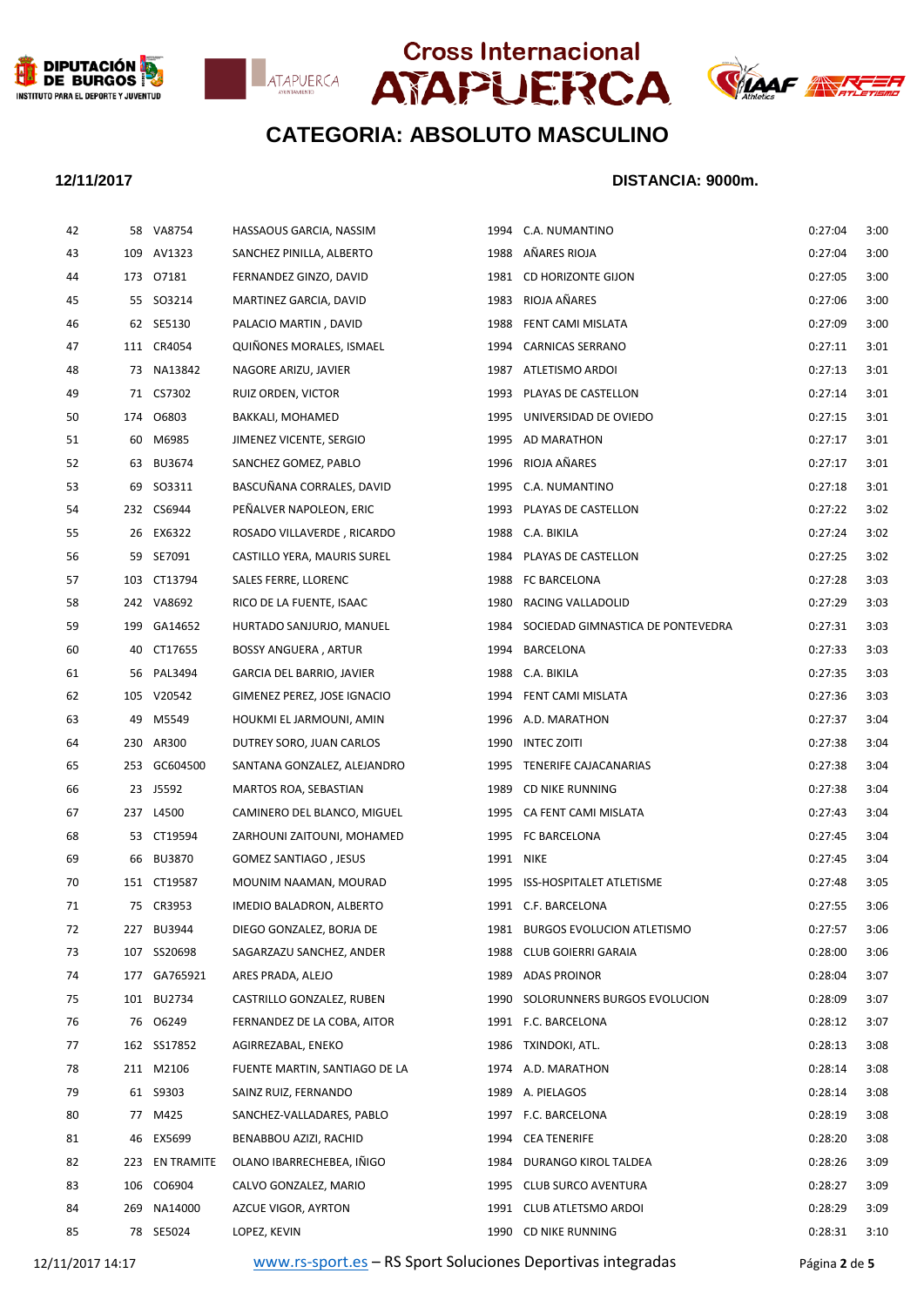







| 86  |     | 256 NA14405   | YANIZ PEJENAUTE, MARCOS            | 1987 HIRU-HERRI                | 0:28:32 | 3:10 |
|-----|-----|---------------|------------------------------------|--------------------------------|---------|------|
| 87  |     | 192 S10845    | CASAS BIEDMA, LUIS JAVIER          | 1991 EDM CAYON HELIOS-DICA     | 0:28:32 | 3:10 |
| 88  |     | 263 SO3205    | FERNANDEZ MONTAÑO, GERMAN          | 1997 UNIVERSIDAD DE OVIEDO     | 0:28:33 | 3:10 |
| 89  |     | 149 M6128     | BENDOU YAHYAOUI, MABROUK           | 1996 A.A. MOSTOLES             | 0:28:34 | 3:10 |
| 90  |     | 97 AV1396     | JIMENEZ RODRIGUEZ, DIEGO           | 1995 CAJA RURAL ATL. SALAMANCA | 0:28:36 | 3:10 |
| 91  |     | 204 06504     | CASAS RODRIGUEZ, GERARDO           | 1997 UNIVERSIDAD DE OVIEDO     | 0:28:38 | 3:10 |
| 92  |     | 93 NA15042    | ROMERO CARRION, PABLO              | 1993 ARDOI                     | 0:28:39 | 3:10 |
| 93  |     | 235 CS7091    | MUÑOZ LACEDON, IVAN                | 1996 PLAYAS DE CASTELLON       | 0:28:42 | 3:11 |
| 94  |     | 67 L4471      | ORDOÑEZ GAVELA, SAUL               | 1994 NEW BALANCE               | 0:28:42 | 3:11 |
| 95  |     | 112 BU2568    | GUTIERREZ HERNANDO, ALVARO         | 1988 CA FENT CAMI MISTALA      | 0:28:43 | 3:11 |
| 96  |     | 213 SG4000    | LLORENTE MANGAS, SANTIAGO          | 1995 VENTA MAGULLO             | 0:28:46 | 3:11 |
| 97  |     | 95 NA14893    | ARISTU DE LA LARRAYA, MIGUEL       | 1983 HIRU-HERRI                | 0:28:47 | 3:11 |
| 98  |     | 74 AR1866     | MANCEÑIDO SARMIENTO, IVAN          | 1994 SIMPLY SCORPIO            | 0:28:49 | 3:12 |
| 99  | 98  | M3218         | GONZALEZ MANCHA, JAIME             | 1991 UNION ATLETICA COSLADA    | 0:29:00 | 3:13 |
| 100 |     | 254 NA14439   | QUINTANA LACALLE, DIEGO            | 1995 HIRU-HERRI                | 0:29:02 | 3:13 |
| 101 |     | 176 IB15904   | SANTOS MAYANS, OSCAR               | 1997 PLAYAS DE CASTELLON       | 0:29:05 | 3:13 |
| 102 |     | 36 CT18875    | CHAKIR ELOSRI, IBRAHIM             | 1994 ATLETISMO NUMANCIA        | 0:29:10 | 3:14 |
| 103 |     | 153 V20755    | CASTELLANO PRECIADO, EDISON STIBEN | 1995 CD METAESPORT             | 0:29:12 | 3:14 |
| 104 |     | 150 SO3081    | BARRANCO FRIAS, IGNACIO            | 1992 ATLETISMO NUMANTINO       | 0:29:13 | 3:14 |
| 105 |     | 264 06580     | ACEBES BRAVO, MARTIN               | 1996 UNIVERSIDAD DE OVIEDO     | 0:29:14 | 3:14 |
| 106 |     | 267 LO6886    | BENMEZIANE, NOUREDDINE             | 1992 CLUB FERRER SPORT         | 0:29:14 | 3:14 |
| 107 |     | 231 AB1867    | GARCIA VILLODRE, CARLOS            | 1997 CP ATLETAS RODENSES       | 0:29:15 | 3:14 |
| 108 |     | 217 CT19810   | SANS RIBAS, ROGER                  | 1995 ISS-HOSPITALET ATLETISME  | 0:29:16 | 3:15 |
| 109 |     | 168 L4468     | SANTOS ALONSO, LUIS                | 1995 ATLETISMO LA BAÑEZA       | 0:29:21 | 3:15 |
| 110 |     | 89 VA8560     | GARRIDO ARTIAGA, SERGIO            | 1996 ATLETICO SALAMANCA        | 0:29:24 | 3:15 |
| 111 |     | 233 CS6993    | GOMEZ GARCIA, RUBEN                | 1994 PLAYAS DE CASTELLON       | 0:29:25 | 3:16 |
| 112 | 86  | ARG           | GHANDIA, RODRIGO                   | 1986 ARGENTINA                 | 0:29:27 | 3:16 |
| 113 |     | 104 AR2213    | LARROSA MOLES, CESAR               | 1997 SIMPLY SCORPIO            | 0:29:28 | 3:16 |
| 114 |     | 70 MA7100     | URBANO SALES, FRANCISCO            | 1986 NERJA                     | 0:29:28 | 3:16 |
| 115 |     | 85 SE7900     | VAYA SUERO, JOSE IGNACIO DE        | 1996 CUEVA DE NERJA-UMA        | 0:29:30 | 3:16 |
| 116 |     | 155 AR2758    | PASTOR YOLDI, LUIS                 | 1996 ZENIT TWINNER             | 0:29:35 | 3:17 |
| 117 | 119 | <b>BU3359</b> | ANDRES BURGOS, JAVIER              | 1993 UBU-CAMPOS DE CASTILLA    | 0:29:36 | 3:17 |
| 118 |     | 154 L6795     | MORAL RUIZ, ALBERTO                | 1994 UNIVERSIDAD DE OVIEDO     | 0:29:42 | 3:17 |
| 119 | 87  | SG3972        | <b>MARTIN MARTIN, JORGE</b>        | 1990 C.A. JOAQUIN BLUME        | 0:29:43 | 3:18 |
| 120 |     | 243 VA8824    | CASA GONZALO, JAVIER DE LA         | 1977 RACING VALLADOLID         | 0:29:43 | 3:18 |
| 121 |     | 196 CA10546   | MARTINEZ CANALES, OSCAR            | 1975 A.D.B.H.V. SPORT          | 0:29:45 | 3:18 |
| 122 |     | 90 MA4364     | SALCEDO CASTRO, PABLO              | 1995 CUEVA DE NERJA-UMA        | 0:29:47 | 3:18 |
| 123 |     | 185 V21439    | PERIS VENANCIO, JORGE              | 1978 C.A. THE KENYA URBAN WAY  | 0:29:50 | 3:18 |
| 124 |     | 175 M5480     | MORAN BRAVO, JOSE CARLOS           | 1990 C.AT. CANGURO AAC         | 0:29:55 | 3:19 |
| 125 |     | 183 LO7308    | BLAS SOLANA, ADRIAN DE             | 1987 FERRER SPORT TEAM         | 0:29:55 | 3:19 |
| 126 |     | 194 ZA3190    | GOMEZ FERRERO, MARCOS              | 1983 CLUB BENAVENTE ATLETISMO  | 0:29:55 | 3:19 |
| 127 |     | 240 M4045     | FERNANDEZ FERNANDEZ, LIONEL        | 1985 A.D. MARATHON             | 0:30:01 | 3:20 |
| 128 |     | 219 SS00006   | GARCIA GARCIA, SERGIO              | 1989 ALOÑA MENDI               | 0:30:04 | 3:20 |
| 129 |     | 92 NA15167    | LASSA TODA, PABLO                  | 1997 ARDOI                     | 0:30:04 | 3:20 |
|     |     |               |                                    |                                |         |      |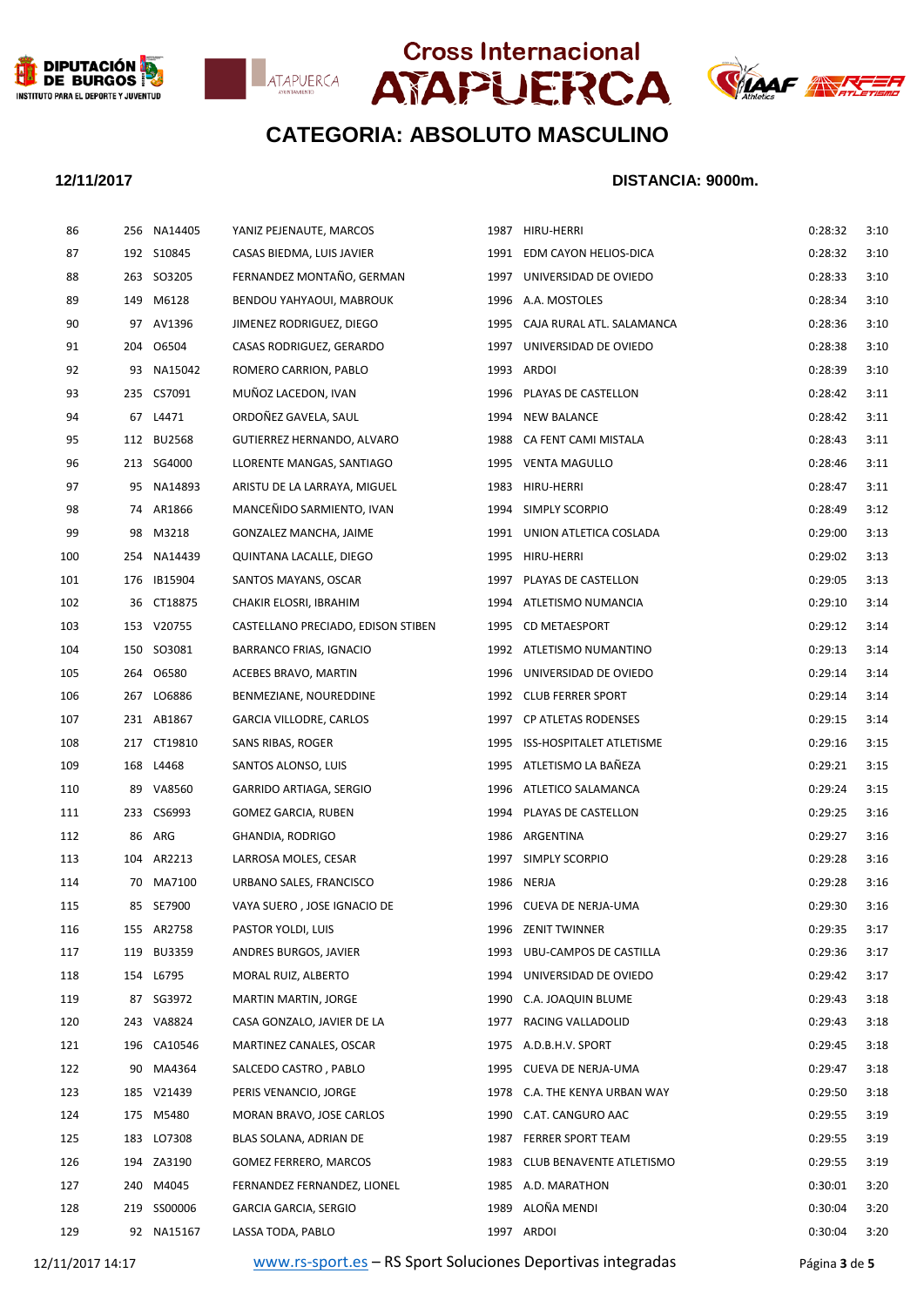







### **12/11/2017 DISTANCIA: 9000m.**

| 130 |     | 244 VA8787   | MARTIN MORETA, MARCOS         | 1992 RACING VALLADOLID         | 0:30:08 | 3:20 |
|-----|-----|--------------|-------------------------------|--------------------------------|---------|------|
|     | 131 | 30 IRL       | HANNA, ZAK                    | 1995 IRLANDA                   | 0:30:13 | 3:21 |
|     | 132 | 238 SS19509  | ARBERAS AGUIRREBEÑA, ALBERTO  | 1990 ALOÑA MENDI               | 0:30:14 | 3:21 |
|     | 133 | 209 LO7216   | TOME MARTINEZ, ISMAEL         | 1989 CAYON HELIOS DICA         | 0:30:19 | 3:22 |
|     | 134 | 88 SA4642    | GARCIA HERRERO, JOSE MANUEL   | 1997 IIANAURIUS                | 0:30:21 | 3:22 |
|     | 135 | 115 BU2678   | PEDRO HERRERO, JULIAN DE      | 1985 UBU-CAMPOS DE CASTILLA    | 0:30:23 | 3:22 |
|     | 136 | 193 ZA3108   | NIETO FELIPE, ANGEL ALEJANDRO | 1988 CLUB BENAVENTE ATLETISMO  | 0:30:23 | 3:22 |
|     | 137 | 216 H4202    | ANTONETE SANCHEZ, MOISES      | 1996 PLAYAS DE CASTELLON       | 0:30:23 | 3:22 |
|     | 138 | 159 NA615095 | AZCONA GOÑI, MIKEL            | 1993 HIRU-HERRI                | 0:30:25 | 3:22 |
|     | 139 | 189 06265    | ALVAREZ MARTINEZ, CARLOS      | 1996 UNIVERSIDAD DE OVIEDO     | 0:30:27 | 3:22 |
| 140 |     | 158 NA14490  | ROTA VILLANUEVA, ATARRATZE    | 1991 HIRU-HERRI                | 0:30:28 | 3:23 |
| 141 |     | 210 CO6923   | MOLINA PRIETO, ALBERTO        | 1993 ATLETISMO TROTASIERRA     | 0:30:31 | 3:23 |
|     | 142 | 215 CT15338  | FERRES CONEJERO, MARC         | 1991 A.A. CATALUNYA            | 0:30:32 | 3:23 |
|     | 143 | 169 S806     | COBO CACHAN, SANTIAGO         | 1996 ATCO CORRALES             | 0:30:35 | 3:23 |
|     | 144 | 202 M2896    | MORENO PEREZ, DIEGO           | 1985 CA ALCORCON               | 0:30:36 | 3:23 |
| 145 |     | 50 AB1184    | LUCAS CANTERO, CARLOS         | 1973 ATLETAS RODENSES          | 0:30:36 | 3:23 |
|     | 146 | 171 07396    | GARCIA QUINTANA, JUAN JOSE    | 1983 CSD RIBADESELLA           | 0:30:36 | 3:23 |
|     | 147 | 257 BU2488   | CEBALLOS CARRANZA, RUBEN      | 1985 VINO DE TORO C.RURAL      | 0:30:41 | 3:24 |
|     | 148 | 113 BU2867   | RUIZ SANZ, DIEGO              | 1982 IMAGE FDR                 | 0:30:44 | 3:24 |
| 149 |     | 268 NA14234  | ALONSO GARDE, IKER            | 1993 CLUB ATLETISMO ARDOI      | 0:30:44 | 3:24 |
| 150 |     | 205 BU3801   | CABESTRERO MORENO, CESAR      | 1971 VINO DE TORO CAJA RUAL    | 0:30:49 | 3:25 |
|     | 151 | 179 V20823   | PEREZ GIL, SAMUEL             | 1996 CLUB ATLETISME XATIVA     | 0:30:51 | 3:25 |
|     | 152 | 200 IB7676   | PALMER BARCELO, CARLOS JAVIER | 1995 DIANA ATLETIC CLUB        | 0:30:55 | 3:26 |
|     | 153 | 239 M6981    | DOHERTY BRIAN, AARON          | 1980 A.D. MARATHON             | 0:30:57 | 3:26 |
|     | 154 | 161 M7013    | <b>IGLESIAS FONTAN, ANGEL</b> | 1996 A.D. MARATHON             | 0:31:03 | 3:26 |
|     | 155 | 262 L4749    | CASADO SANCHEZ, MARCOS        | 1995 ADAS O BARCO              | 0:31:05 | 3:27 |
|     | 156 | 178 M1540    | PELAEZ RODRIGUEZ, LUIS MIGUEL | 1983 CLUB ATLETISMO ALCORCON   | 0:31:11 | 3:27 |
|     | 157 | 191 A9333    | MORENO GARCIA, CARLOS         | 1991 ATLETISME CREVILLENT      | 0:31:16 | 3:28 |
|     | 158 | 172 IB13820  | ESPADA JIMENEZ, DANIEL        | 1987 AMISTAT-FISIOPLANET       | 0:31:17 | 3:28 |
| 159 |     | 186 Vv7067   | BAIXAULI, JORGE MARI          | 1982 C.A. THE KENYA URBAN WAY  | 0:31:17 | 3:28 |
| 160 |     | 208 M7660    | FRESNILLO NUÑEZ, JORGE        | 1997 A.A. MORATALAZ            | 0:31:20 | 3:28 |
| 161 |     | 152 TRAMITE  | VARONA RENUNCIO, DIEGO        | 1997 CD METAESPORT             | 0:31:20 | 3:28 |
|     | 162 | 203 LO7149   | GONZALEZ PEREZ, JOSE JAVIER   | 1991 FERRER SPORT              | 0:31:21 | 3:28 |
|     | 163 | 165 GA17144  | GARCIA RODRIGUEZ, SANTIAGO    | 1990 CLUB ATLETISMO NARON      | 0:31:27 | 3:29 |
|     | 164 | 207 VA8585   | FRANCISCO SANTAELENA, SANTOS  | 1997 VINO DE TORO CAJA RUAL    | 0:31:28 | 3:29 |
| 165 |     | 117 SR1814   | LLORENTE PUENTE, JUAN         | 1986 CAMARGO RIA DEL CARMEN    | 0:31:31 | 3:30 |
|     | 166 | 188 06266    | ALVAREZ MARTINEZ, PABLO       | 1996 UNIVERSIDAD DE OVIEDO     | 0:31:38 | 3:30 |
|     | 167 | 261 M4656    | SANCHEZ BENITEZ, ANTONIO      | 1992 LOS CALIFAS ATLETISMO     | 0:31:40 | 3:31 |
|     | 168 | 248 LO6977   | MARTINEZ RIAÑO, ANGEL         | 1973 FERRER SPORT TEAM         | 0:31:51 | 3:32 |
|     | 169 | 224 VA8657   | CASADO GIBAJA, RAUL           | 1996 CLUB ATLETISMO VALLADOLID | 0:31:52 | 3:32 |
| 170 |     | 180 V21685   | GINER JIMENEZ, ALEX           | 1997 CLUB ATLETISME XATIVA     | 0:31:57 | 3:32 |
|     | 171 | 247 VA8869   | FERNANDEZ LASTRAS, SERGIO     | 1995 RACING VALLADOLID         | 0:31:59 | 3:33 |
|     | 172 | 246 VA6690   | SALGADO ALDUDO, DIEGO         | 1983 RACING VALLADOLID         | 0:31:59 | 3:33 |
|     | 173 | 258 LO7084   | ARPON AMATRIAIN, ENRIQUE      | 1982 FERRER SPORT              | 0:32:01 | 3:33 |
|     |     |              |                               |                                |         |      |

12/11/2017 14:17 [www.rs-sport.es](http://www.rs-sport.es/) – RS Sport Soluciones Deportivas integradas Página **4** de **5**